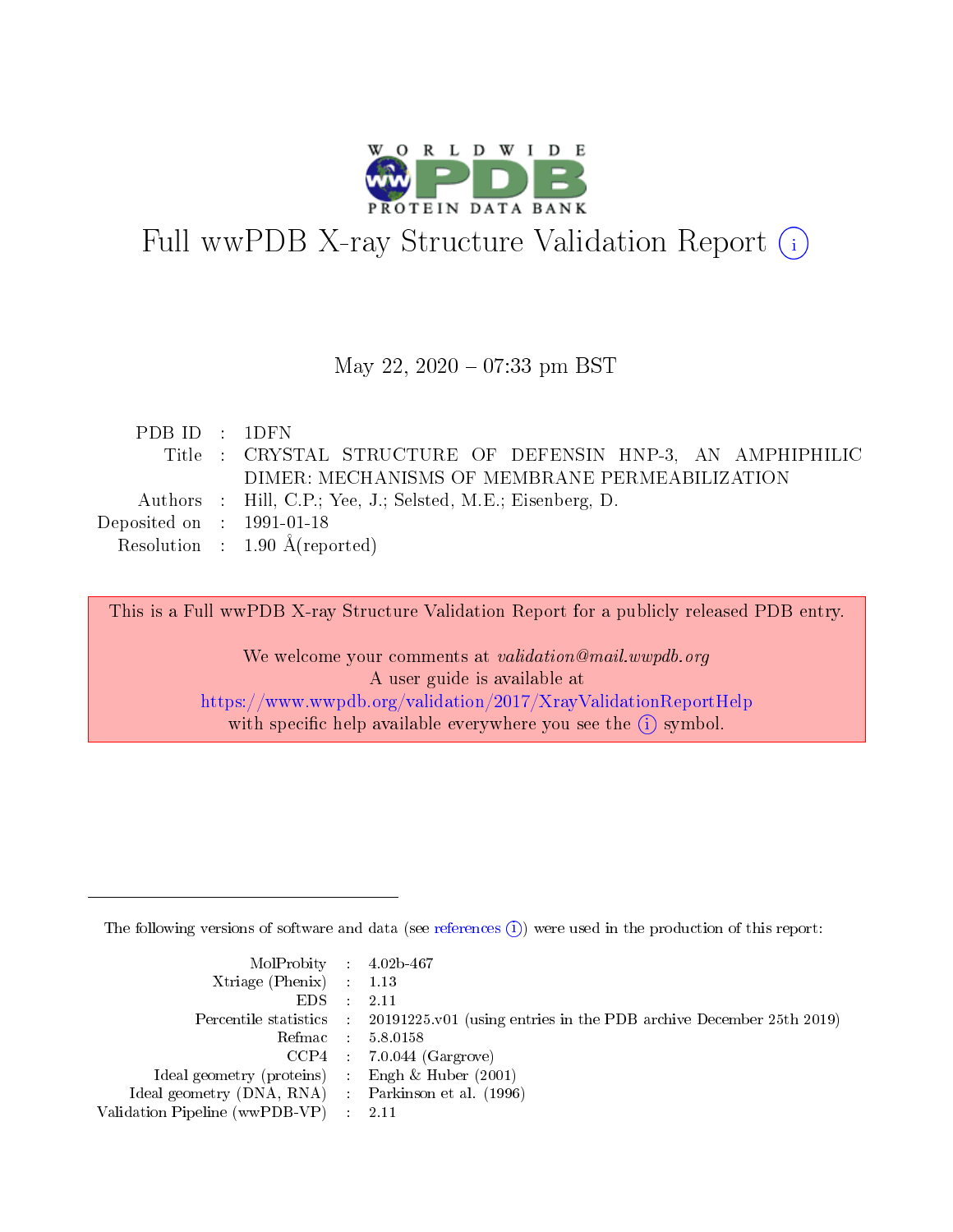# 1 [O](https://www.wwpdb.org/validation/2017/XrayValidationReportHelp#overall_quality)verall quality at a glance  $(i)$

The following experimental techniques were used to determine the structure: X-RAY DIFFRACTION

The reported resolution of this entry is 1.90 Å.

Percentile scores (ranging between 0-100) for global validation metrics of the entry are shown in the following graphic. The table shows the number of entries on which the scores are based.



| Metric                | Whole archive<br>$(\#\text{Entries})$ | Similar resolution<br>$(\#\text{Entries}, \text{resolution range}(\AA))$ |
|-----------------------|---------------------------------------|--------------------------------------------------------------------------|
| Clashscore            | 141614                                | $6847(1.90-1.90)$                                                        |
| Ramachandran outliers | 138981                                | 6760 (1.90-1.90)                                                         |
| Sidechain outliers    | 138945                                | 6760 (1.90-1.90)                                                         |
| RSRZ outliers         | 127900                                | $6082(1.90-1.90)$                                                        |

The table below summarises the geometric issues observed across the polymeric chains and their fit to the electron density. The red, orange, yellow and green segments on the lower bar indicate the fraction of residues that contain outliers for  $\geq=3$ , 2, 1 and 0 types of geometric quality criteria respectively. A grey segment represents the fraction of residues that are not modelled. The numeric value for each fraction is indicated below the corresponding segment, with a dot representing fractions  $\epsilon = 5\%$  The upper red bar (where present) indicates the fraction of residues that have poor fit to the electron density. The numeric value is given above the bar.

| Mol | $Chain$ Length | Quality of chain |     |  |  |
|-----|----------------|------------------|-----|--|--|
|     | 30             | 3%<br>77%        | 20% |  |  |
|     | 30             | 50%              | 47% |  |  |

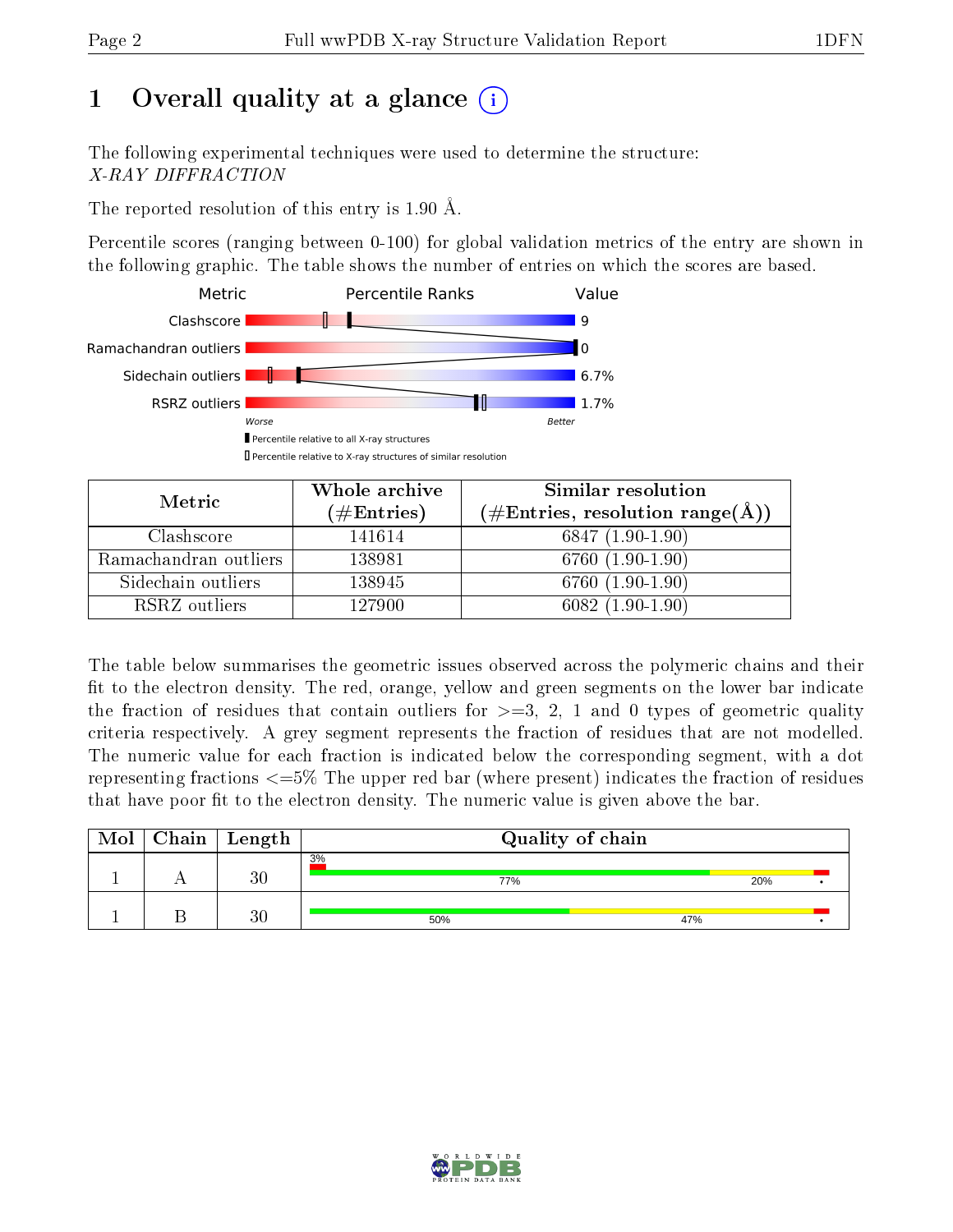# 2 Entry composition  $(i)$

There are 2 unique types of molecules in this entry. The entry contains 514 atoms, of which 0 are hydrogens and 0 are deuteriums.

In the tables below, the ZeroOcc column contains the number of atoms modelled with zero occupancy, the AltConf column contains the number of residues with at least one atom in alternate conformation and the Trace column contains the number of residues modelled with at most 2 atoms.

Molecule 1 is a protein called DEFENSIN HNP-3.

| Mol | Chain   Residues | <b>Atoms</b>  |        |  | $\rm ZeroOcc$   AltConf   Trace |     |  |  |
|-----|------------------|---------------|--------|--|---------------------------------|-----|--|--|
|     | 30               | Total C N O S |        |  |                                 |     |  |  |
|     |                  | 235 148 41 40 |        |  |                                 | - 6 |  |  |
|     | 30               | Total C N O S |        |  |                                 |     |  |  |
|     |                  | 235           | 150 41 |  | - 38                            |     |  |  |

• Molecule 2 is water.

|  | Mol   Chain   Residues | Atoms                 | ZeroOcc   AltConf |
|--|------------------------|-----------------------|-------------------|
|  | 33                     | Total O<br>- 33<br>33 |                   |
|  |                        | Total O               |                   |

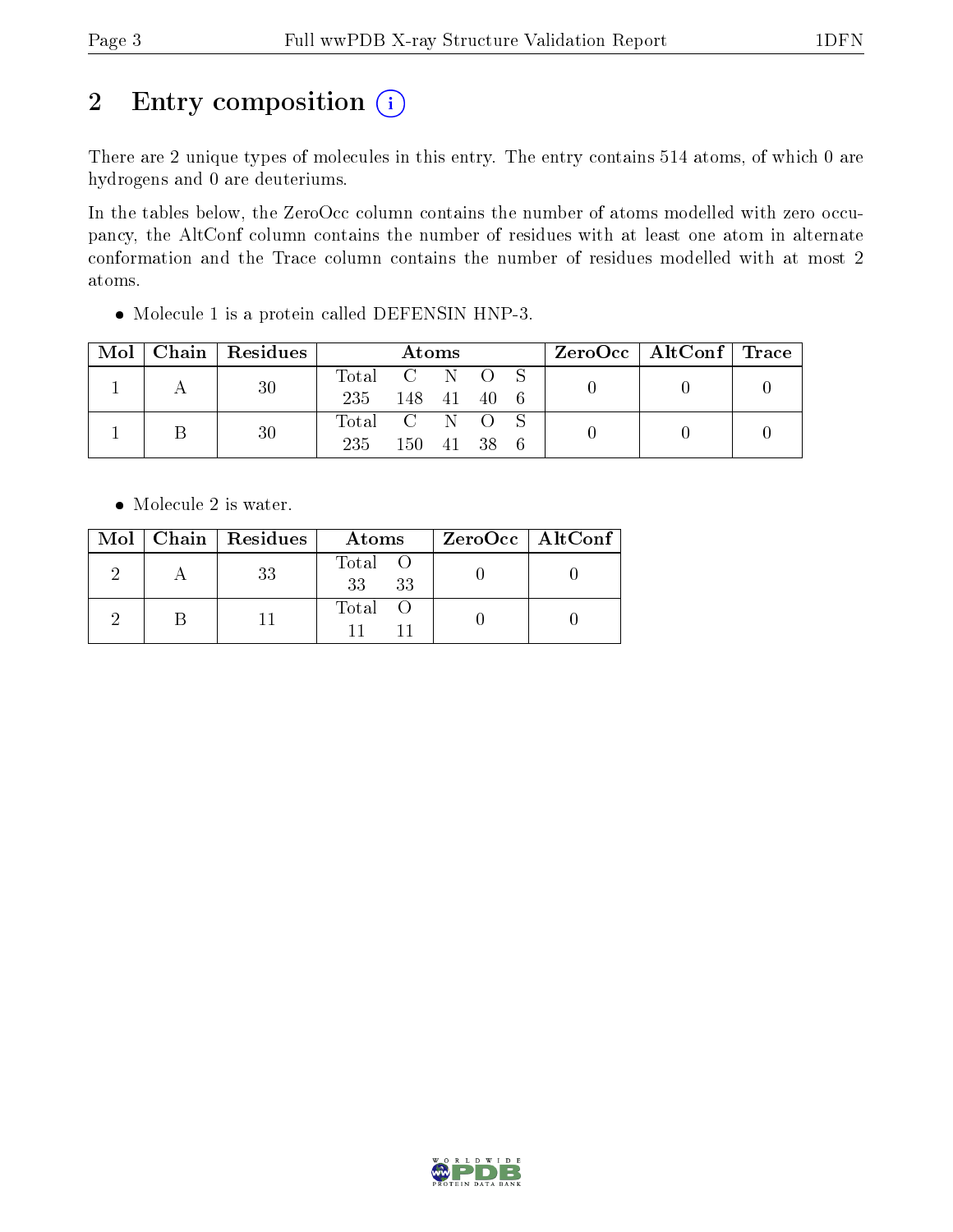### 3 Residue-property plots  $(i)$

These plots are drawn for all protein, RNA and DNA chains in the entry. The first graphic for a chain summarises the proportions of the various outlier classes displayed in the second graphic. The second graphic shows the sequence view annotated by issues in geometry and electron density. Residues are color-coded according to the number of geometric quality criteria for which they contain at least one outlier: green  $= 0$ , yellow  $= 1$ , orange  $= 2$  and red  $= 3$  or more. A red dot above a residue indicates a poor fit to the electron density (RSRZ  $> 2$ ). Stretches of 2 or more consecutive residues without any outlier are shown as a green connector. Residues present in the sample, but not in the model, are shown in grey.

- Chain A: 77% **20%** o<br>8 83 – 22<br>8 83 – 22  $\frac{23}{2}$  $\frac{1}{24}$  $\frac{1}{2}$  $\frac{1}{23}$ • Molecule 1: DEFENSIN HNP-3 Chain B: 50% 47%  $\mathbf{H}$ R15 R16  $\frac{1}{2}$ R25  $\frac{126}{2}$  $\frac{1}{2}$  $\frac{28}{2}$ F29  $\frac{8}{2}$ ទី <mark>3 다음 양 호 양 8</mark>
- Molecule 1: DEFENSIN HNP-3

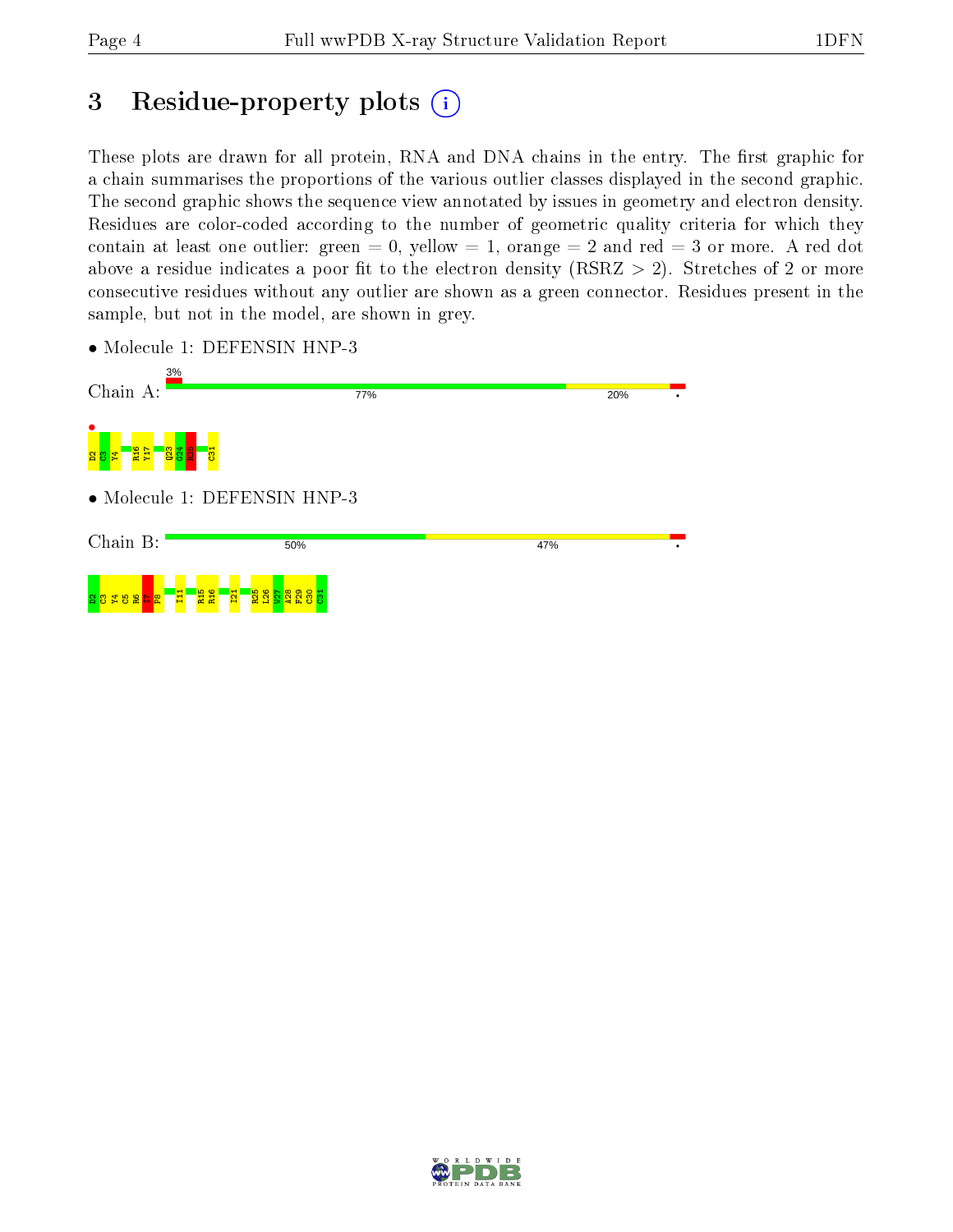## 4 Data and refinement statistics  $(i)$

| Property                                                                | Value                                                       | Source         |
|-------------------------------------------------------------------------|-------------------------------------------------------------|----------------|
| Space group                                                             | P 21 21 2                                                   | Depositor      |
| Cell constants                                                          | $45.00\text{\AA}$<br>$30.80\text{\AA}$<br>$40.30\text{\AA}$ | Depositor      |
| a, b, c, $\alpha$ , $\beta$ , $\gamma$                                  | $90.00^\circ$<br>$90.00^\circ$<br>$90.00^\circ$             |                |
| Resolution $(A)$                                                        | 10.00<br>$-1.90$                                            | Depositor      |
|                                                                         | 10.01<br>1.92<br>$\frac{1}{2}$                              | <b>EDS</b>     |
| % Data completeness                                                     | (Not available) $(10.00-1.90)$                              | Depositor      |
| (in resolution range)                                                   | $95.3(10.01-1.92)$                                          | <b>EDS</b>     |
| $R_{merge}$                                                             | (Not available)                                             | Depositor      |
| $\mathrm{R}_{sym}$                                                      | (Not available)                                             | Depositor      |
| $\langle I/\sigma(I) \rangle^{-1}$                                      | 6.32 (at $1.92\text{\AA}$ )                                 | Xtriage        |
| Refinement program                                                      | PROLSQ                                                      | Depositor      |
|                                                                         | (Not available)<br>0.190<br>$\ddot{\phantom{a}}$            | Depositor      |
| $R, R_{free}$                                                           | (Not available)<br>0.179                                    | DCC            |
| $R_{free}$ test set                                                     | No test flags present.                                      | wwPDB-VP       |
| Wilson B-factor $(A^2)$                                                 | 18.1                                                        | Xtriage        |
| Anisotropy                                                              | 0.434                                                       | Xtriage        |
| Bulk solvent $k_{sol}(\mathrm{e}/\mathrm{A}^3),\,B_{sol}(\mathrm{A}^2)$ | 0.32, 81.9                                                  | <b>EDS</b>     |
| L-test for twinning <sup>2</sup>                                        | $< L >$ = 0.46, $< L2 >$ = 0.30                             | Xtriage        |
| Estimated twinning fraction                                             | No twinning to report.                                      | <b>Xtriage</b> |
| $F_o, F_c$ correlation                                                  | 0.96                                                        | <b>EDS</b>     |
| Total number of atoms                                                   | 514                                                         | wwPDB-VP       |
| Average B, all atoms $(A^2)$                                            | 18.0                                                        | wwPDB-VP       |

Xtriage's analysis on translational NCS is as follows: The largest off-origin peak in the Patterson function is  $12.82\%$  of the height of the origin peak. No significant pseudotranslation is detected.

<sup>&</sup>lt;sup>2</sup>Theoretical values of  $\langle |L| \rangle$ ,  $\langle L^2 \rangle$  for acentric reflections are 0.5, 0.333 respectively for untwinned datasets, and 0.375, 0.2 for perfectly twinned datasets.



<span id="page-4-1"></span><span id="page-4-0"></span><sup>1</sup> Intensities estimated from amplitudes.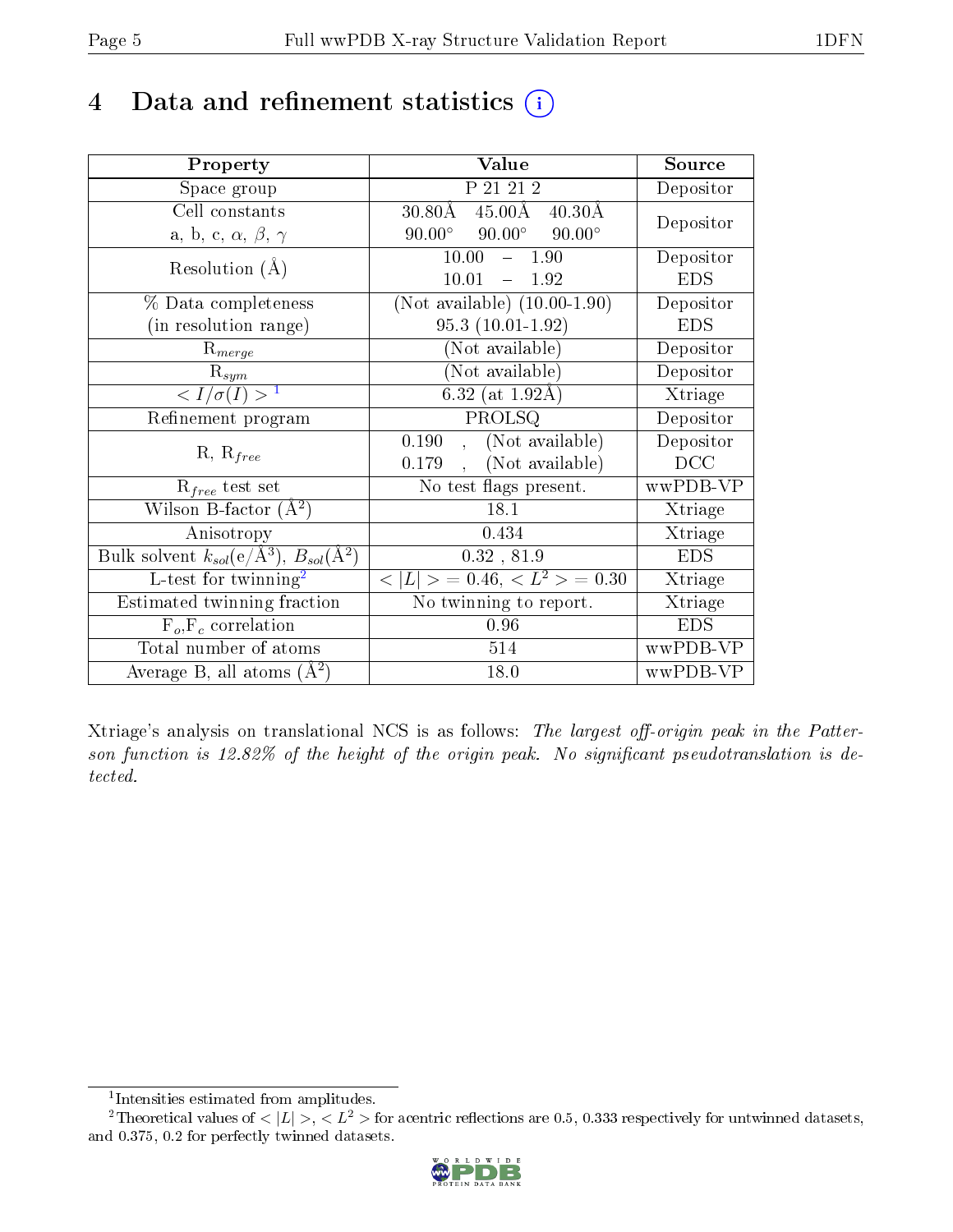# 5 Model quality  $(i)$

### 5.1 Standard geometry  $(i)$

The Z score for a bond length (or angle) is the number of standard deviations the observed value is removed from the expected value. A bond length (or angle) with  $|Z| > 5$  is considered an outlier worth inspection. RMSZ is the root-mean-square of all Z scores of the bond lengths (or angles).

| Mol<br>Chain |    |             | Bond lengths | Bond angles |                    |  |
|--------------|----|-------------|--------------|-------------|--------------------|--|
|              |    | <b>RMSZ</b> | $\# Z  > 5$  | RMSZ        | # $ Z  > 5$        |  |
|              |    | 1 07        | 0/241        | 2.06        | $10/324$ $(3.1\%)$ |  |
|              | B  | 1.14        | 0/241        | 2.22        | $13/323$ $(4.0\%)$ |  |
| ΑĦ           | ΑH | 110         | 482          | 2.14        | $23/647$ $(3.6\%)$ |  |

Chiral center outliers are detected by calculating the chiral volume of a chiral center and verifying if the center is modelled as a planar moiety or with the opposite hand.A planarity outlier is detected by checking planarity of atoms in a peptide group, atoms in a mainchain group or atoms of a sidechain that are expected to be planar.

|  | $\sqrt{\text{Mol}}$ Chain $\frac{1}{2}$ Chirality outliers $\frac{1}{2}$ Planarity outliers $\frac{1}{2}$ |
|--|-----------------------------------------------------------------------------------------------------------|
|  |                                                                                                           |

There are no bond length outliers.

All (23) bond angle outliers are listed below:

| Mol            | Chain | Res            | <b>Type</b> | Atoms        | Z       | Observed $(°)$ | Ideal $(^\circ)$ |
|----------------|-------|----------------|-------------|--------------|---------|----------------|------------------|
| 1              | В     | 25             | $\rm{ARG}$  | NE-CZ-NH1    | 14.43   | 127.52         | 120.30           |
| $\mathbf{1}$   | B     | 6              | $\rm{ARG}$  | $NE-CZ-NH2$  | 9.69    | 125.14         | 120.30           |
| $\mathbf{1}$   | А     | 4              | <b>TYR</b>  | $CB-CG-CD2$  | $-8.96$ | 115.62         | 121.00           |
| 1              | B     | 16             | $\rm{ARG}$  | $NE- CZ-NH2$ | 8.52    | 124.56         | 120.30           |
| $\mathbf{1}$   | А     | 25             | $\rm{ARG}$  | $NE-CZ-NH1$  | $-8.00$ | 116.30         | 120.30           |
| $\mathbf{1}$   | B     | 25             | $\rm{ARG}$  | NH1-CZ-NH2   | $-7.16$ | 111.52         | 119.40           |
| 1              | А     | 25             | $\rm{ARG}$  | $NE- CZ-NH2$ | $-7.04$ | 116.78         | 120.30           |
| $\mathbf{1}$   | B     | 16             | $\rm{ARG}$  | $CD-NE- CZ$  | 6.75    | 133.06         | 123.60           |
| $\overline{1}$ | B     | 11             | ILE         | $CA-CB-CG2$  | 6.66    | 124.21         | 110.90           |
| $\mathbf{1}$   | B     | $\overline{7}$ | <b>ILE</b>  | $CB-CA-C$    | 6.58    | 124.76         | 111.60           |
| $\mathbf{1}$   | A     | 25             | $\rm{ARG}$  | $CD-NE- CZ$  | $-6.48$ | 114.53         | 123.60           |
| $\mathbf 1$    | B     | 15             | $\rm{ARG}$  | $CA-CB-CG$   | 6.45    | 127.60         | 113.40           |
| 1              | А     | 16             | $\rm{ARG}$  | $NE-CZ-NH2$  | 6.30    | 123.45         | 120.30           |
| $\mathbf{1}$   | A     | 25             | $\rm{ARG}$  | NH1-CZ-NH2   | 6.08    | 126.09         | 119.40           |
| $\mathbf{1}$   | B     | 6              | $\rm{ARG}$  | NH1-CZ-NH2   | $-6.01$ | 112.79         | 119.40           |
| 1              | А     | 25             | $\rm{ARG}$  | $O$ C-N      | 5.95    | 132.22         | 122.70           |

Continued on next page...

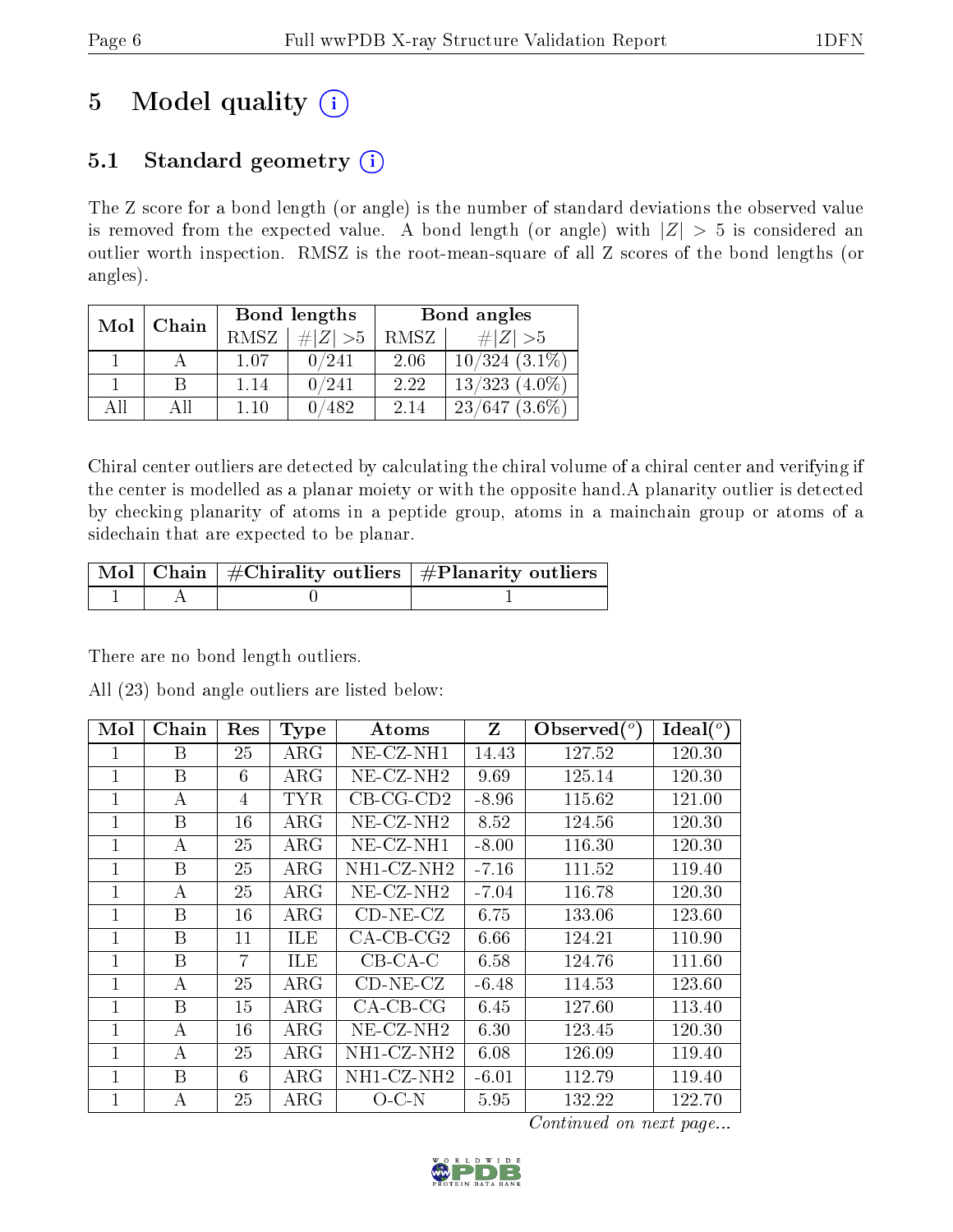| Mol | Chain | Res            | Type       | Atoms        | Z       | Observed $(^\circ)$ | Ideal $(^\circ)$ |
|-----|-------|----------------|------------|--------------|---------|---------------------|------------------|
|     | А     | 4              | TYR.       | $O-C-N$      | 5.86    | 132.07              | 122.70           |
|     | А     | 16             | $\rm{ARG}$ | $NE$ -CZ-NH1 | $-5.74$ | 117.43              | 120.30           |
|     | В     | 11             | ILE.       | $CB-CA-C$    | 5.63    | 122.87              | 111.60           |
|     | А     | 2              | ASP        | $CA-CB-CG$   | 5.56    | 125.64              | 113.40           |
|     | B     | 30             | <b>CYS</b> | $O-C-N$      | 5.33    | 131.23              | 122.70           |
|     | В     | $\overline{4}$ | <b>TYR</b> | $CB-CG-CD1$  | $-5.09$ | 117.94              | 121.00           |
|     | В     | 4              | TYR        | $CA-CB-CG$   | $-5.00$ | 103.89              | 113.40           |

Continued from previous page...

There are no chirality outliers.

All (1) planarity outliers are listed below:

| $\sqrt{\text{Mol}}$   Chain   Res   Type |            | Group     |
|------------------------------------------|------------|-----------|
|                                          | $\rm{ARG}$ | Sidechain |

#### 5.2 Too-close contacts  $(i)$

In the following table, the Non-H and H(model) columns list the number of non-hydrogen atoms and hydrogen atoms in the chain respectively. The H(added) column lists the number of hydrogen atoms added and optimized by MolProbity. The Clashes column lists the number of clashes within the asymmetric unit, whereas Symm-Clashes lists symmetry related clashes.

|  |     |     | Mol   Chain   Non-H   H(model)   H(added)   Clashes   Symm-Clashes |
|--|-----|-----|--------------------------------------------------------------------|
|  | 235 |     |                                                                    |
|  | 235 | 214 |                                                                    |
|  | うう  |     |                                                                    |
|  |     |     |                                                                    |
|  |     |     |                                                                    |

The all-atom clashscore is defined as the number of clashes found per 1000 atoms (including hydrogen atoms). The all-atom clashscore for this structure is 9.

All (8) close contacts within the same asymmetric unit are listed below, sorted by their clash magnitude.

| Atom-1           | Atom-2           | Interatomic<br>distance $(\AA)$ | Clash<br>overlap<br>(Ä |
|------------------|------------------|---------------------------------|------------------------|
| 1:B:21:ILE:HG12  | 1:B:26:LEU:HD23  | 1.88                            | 0.56                   |
| 1:B:21:ILE:HG12  | 1:B:26:LEU:CD2   | 2.41                            | 0.50                   |
| 1:A:17:TYR:CE2   | 1:A:31:CYS:HB2   | 2.49                            | 0.47                   |
| 1: A:25: ARG: HE | 1: A:25: ARG:HB3 | 1.55                            | 0.44                   |
| 1: B:3: CYS:CB   | 1:B:29:PHE:CZ    | 3.01                            |                        |

Continued on next page...

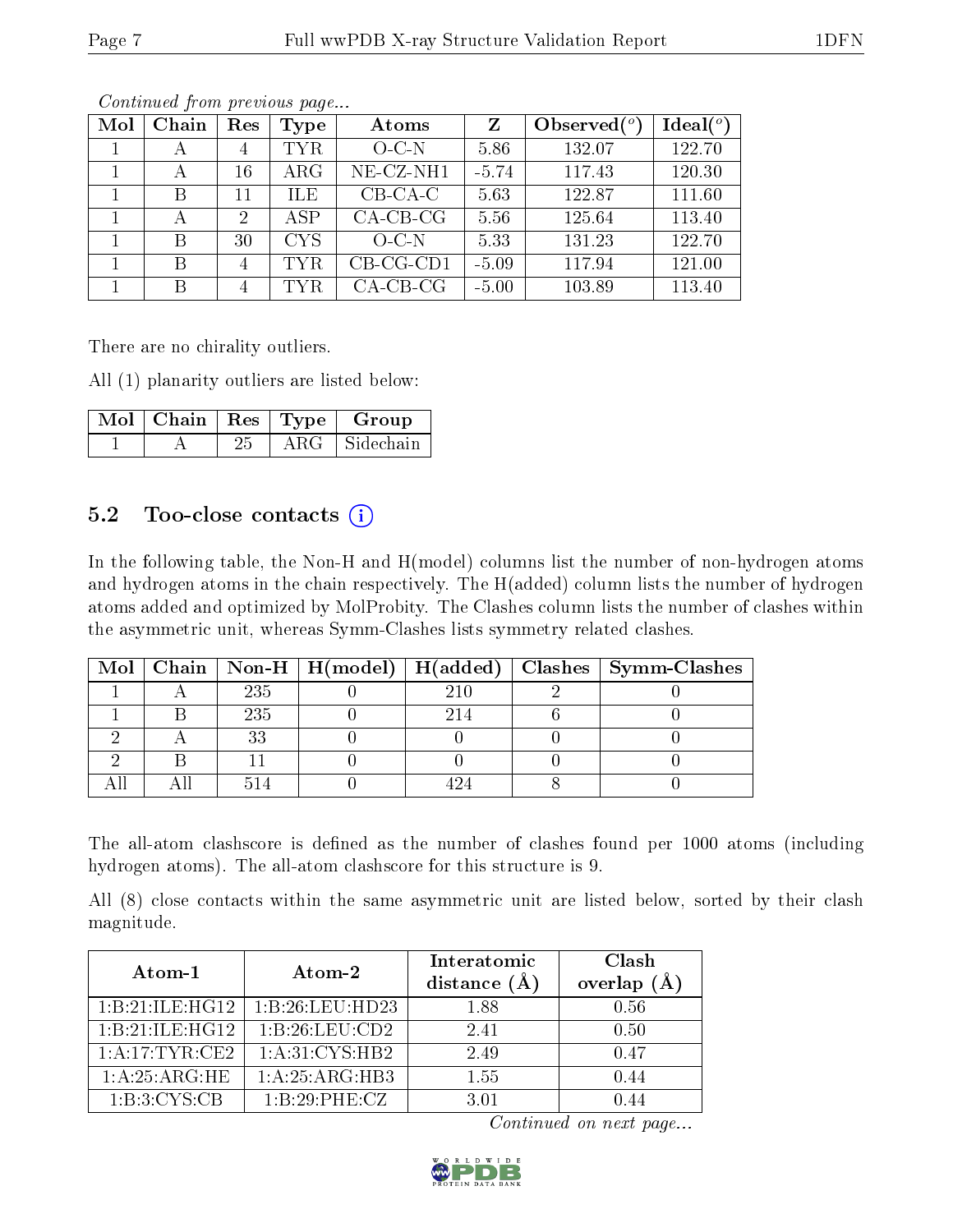| Atom-1                                    | Atom-2                                  | Interatomic<br>distance $(A^{\dagger})$ | Clash<br>overlap $(A)$ |
|-------------------------------------------|-----------------------------------------|-----------------------------------------|------------------------|
| 1:B:3:CYS:HB2                             | $1 \cdot B \cdot 29 \cdot PHE \cdot CZ$ | 2.53                                    | 1.43                   |
| 1:B:CYS:HA                                | 1:B:28:ALA:O                            | 2.19                                    |                        |
| $1 \cdot B \cdot 7 \cdot I L E \cdot H A$ | $1 \cdot B \cdot 8 \cdot PRO \cdot H A$ | 189                                     | ) 49                   |

Continued from previous page...

There are no symmetry-related clashes.

#### 5.3 Torsion angles  $(i)$

#### 5.3.1 Protein backbone (i)

In the following table, the Percentiles column shows the percent Ramachandran outliers of the chain as a percentile score with respect to all X-ray entries followed by that with respect to entries of similar resolution.

The Analysed column shows the number of residues for which the backbone conformation was analysed, and the total number of residues.

| Mol | Chain | Analysed                    | Favoured  | Allowed   Outliers | Percentiles |                  |
|-----|-------|-----------------------------|-----------|--------------------|-------------|------------------|
|     |       | 28/30(93%)                  | 27 (96%)  | $1(4\%)$           | 100 100     |                  |
|     | В     | $28/30$ (93\%)   28 (100\%) |           |                    | 100         | 100 <sub>1</sub> |
| All | All   | $56/60$ (93\%)              | 55 (98\%) | $1(2\%)$           | $100\,$     | 100              |

There are no Ramachandran outliers to report.

#### $5.3.2$  Protein sidechains  $(i)$

In the following table, the Percentiles column shows the percent sidechain outliers of the chain as a percentile score with respect to all X-ray entries followed by that with respect to entries of similar resolution.

The Analysed column shows the number of residues for which the sidechain conformation was analysed, and the total number of residues.

| Mol | Chain | Analysed       | Rotameric  | Outliers | Percentiles    |
|-----|-------|----------------|------------|----------|----------------|
|     |       | $23/24$ (96\%) | $21(91\%)$ | $2(9\%)$ |                |
|     |       | $22/24$ (92\%) | $21(96\%)$ | $1(4\%)$ | 27<br>18       |
| All | Αll   | $45/48$ (94\%) | 42 (93\%)  | 3(7%)    | $\overline{ }$ |

All (3) residues with a non-rotameric sidechain are listed below:

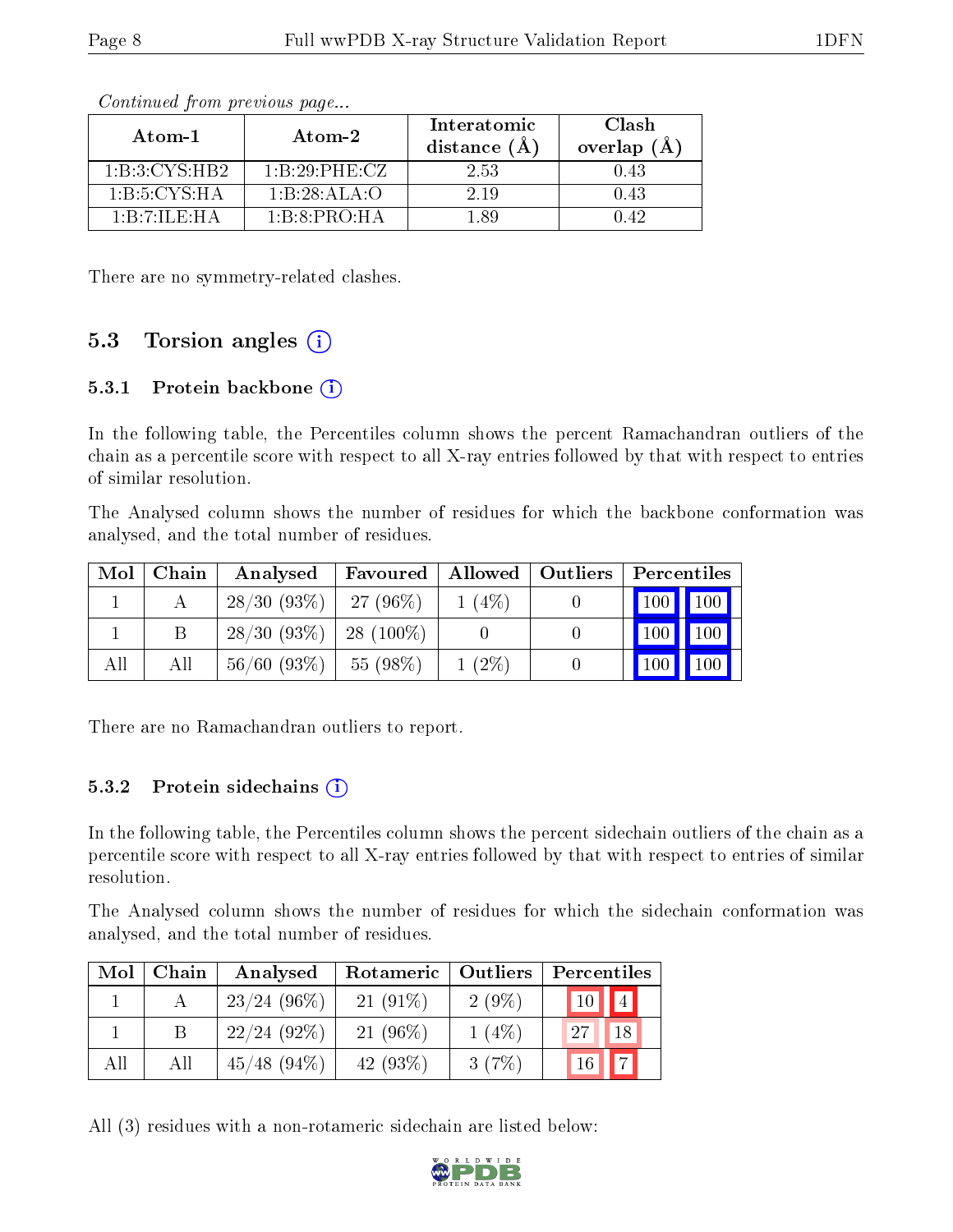| Mol | Chain | Res | Type       |
|-----|-------|-----|------------|
|     |       | 23  | GL N       |
|     |       | 25  | $\rm{ARG}$ |
|     |       |     |            |

Some sidechains can be flipped to improve hydrogen bonding and reduce clashes. There are no such sidechains identified.

#### 5.3.3 RNA (i)

There are no RNA molecules in this entry.

#### 5.4 Non-standard residues in protein, DNA, RNA chains (i)

There are no non-standard protein/DNA/RNA residues in this entry.

#### 5.5 Carbohydrates  $(i)$

There are no carbohydrates in this entry.

### 5.6 Ligand geometry (i)

There are no ligands in this entry.

### 5.7 [O](https://www.wwpdb.org/validation/2017/XrayValidationReportHelp#nonstandard_residues_and_ligands)ther polymers (i)

There are no such residues in this entry.

### 5.8 Polymer linkage issues (i)

There are no chain breaks in this entry.